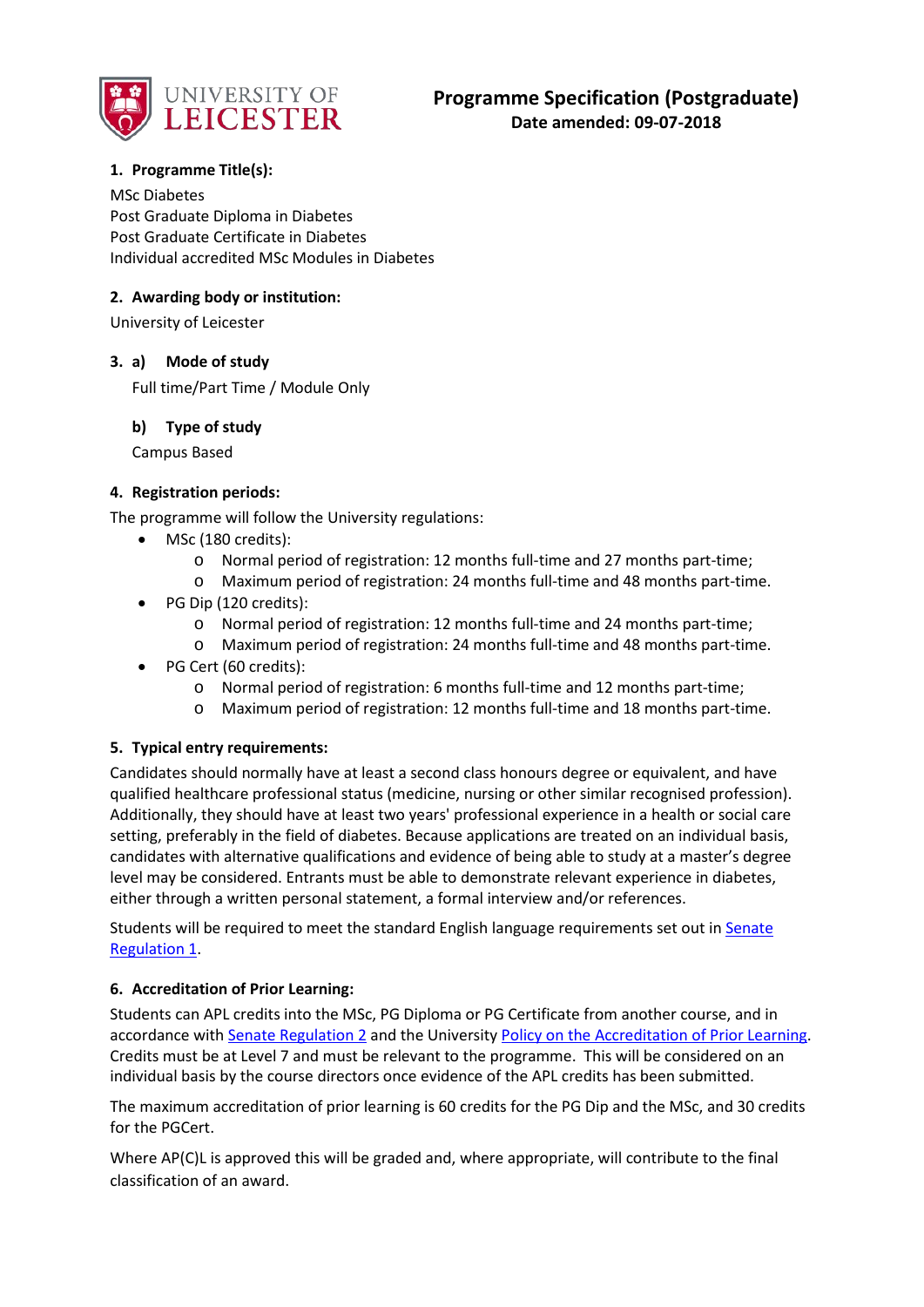# **7. Programme aims:**

This programme aims:

- To equip students with the knowledge and skills to deliver effective, high quality, evidence based clinical diabetes care in adults underpinned by the latest academic advances
- To maximise confidence by providing a highly interactive positive learning environment in which the student realises their own academic development
- To give MSc students experience of research through a Research module and the Dissertation Module which will prepare them for further research opportunities or health related career posts requiring these skills.

# **8. Reference points used to inform the programme specification:**

The following documents have been used to provide benchmarking and inform the content and standard of the programme:

- [Discovery-Led and Discovery-Enabling Learning Strategy 2016-2020](https://www2.le.ac.uk/offices/sas2/quality/learnteach#discovery-led-and-discovery-enabling-learning-strategy)
- University of Leicester Periodic Developmental Review Report
- External Examiners' reports (annual)
- [Higher Education Review: University of Leicester, February 2016](http://www.qaa.ac.uk/en/ReviewsAndReports/Documents/University%20of%20Leicester/University-of-Leicester-HER-16.pdf)
- The framework for higher education qualifications in England, Wales and Northern Ireland FHEQ. 2<sup>nd</sup> Edition (2014)
- QAA. Benchmark Statement: Health Care Programmes Phase 2 (2004)
- NHS. National Service Framework for Diabetes: Standards (Dec 2001)
- NICE Technology Appraisals related to diabetes
- NICE Guidance related to diabetes

# **9. Programme Outcomes:**

As a result of successfully completing the Post Graduate Certificate in Diabetes, students will be able to:

- apply knowledge and skills of clinical presentation and management of diabetes
- appraise emerging therapies in the field of diabetes
- apply knowledge and skills acquired from option modules in their own area of practice.

As a result of successfully completing the Post Graduate Diploma in Diabetes, students will additionally be able to:

 apply knowledge and skills acquired in additional core and option modules in their own area of practice.

As a result of successfully completing the MSc in Diabetes, students will additionally have:

- explain good principles of design, conduct, and governance of health-related research;
- appraise examples of health-related research using either qualitative or quantitative methods;
- **P** practical experience of undertaking a supervised dissertation project, applying the knowledge from taught modules they have studied;
- experience of project management, working with a supervisor and, where appropriate, research ethics and governance procedures;
- experience of writing a research report in the form of a 12,000 15,000 word dissertation.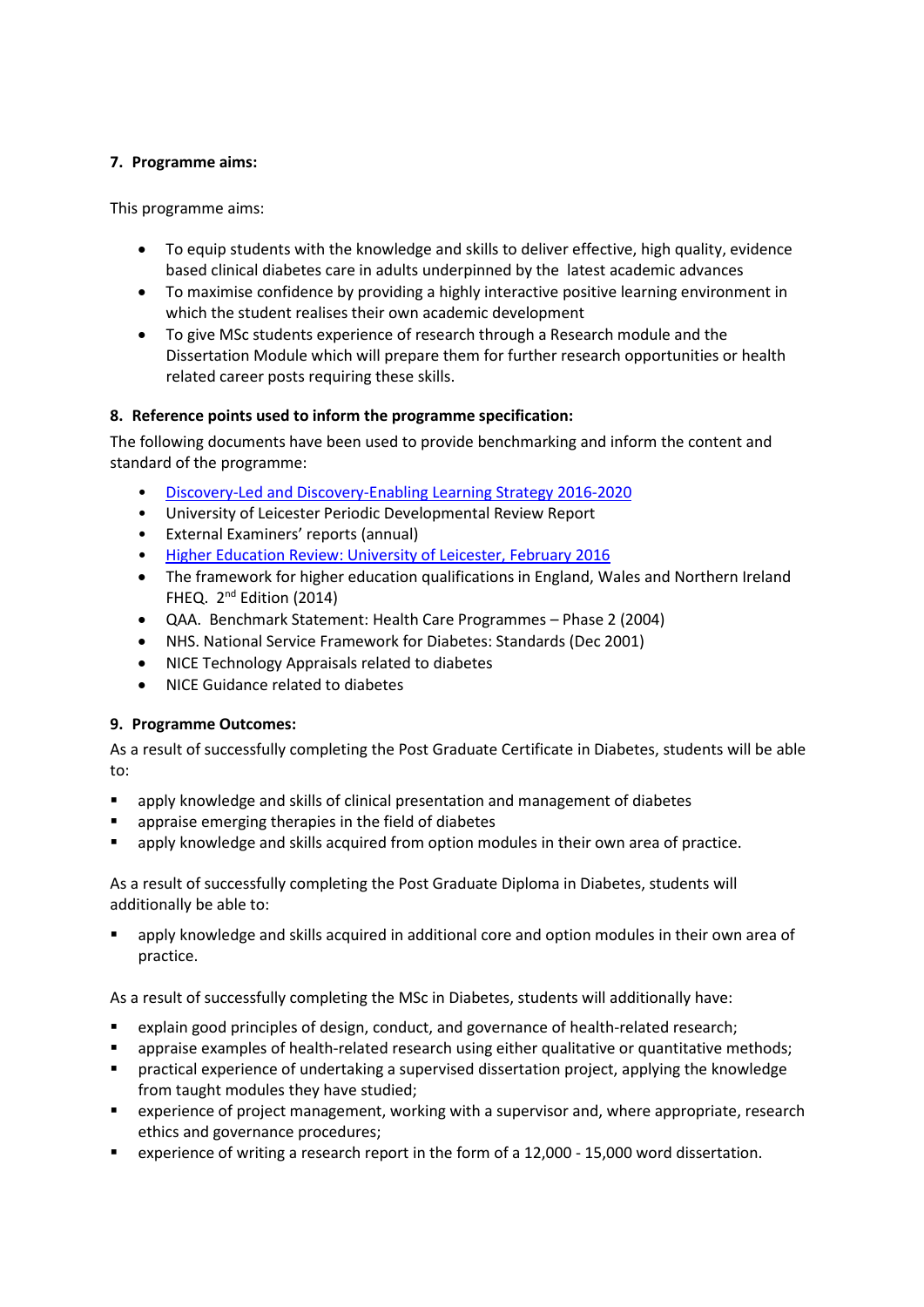| <b>Intended Learning</b>                                                                                                                                                                                                                                        | <b>Teaching and Learning Methods</b>                                                                                                                                                                                                                                                                             | <b>How Demonstrated?</b>                                                                                                                                                                                                                                                    |  |  |
|-----------------------------------------------------------------------------------------------------------------------------------------------------------------------------------------------------------------------------------------------------------------|------------------------------------------------------------------------------------------------------------------------------------------------------------------------------------------------------------------------------------------------------------------------------------------------------------------|-----------------------------------------------------------------------------------------------------------------------------------------------------------------------------------------------------------------------------------------------------------------------------|--|--|
| <b>Outcomes</b>                                                                                                                                                                                                                                                 |                                                                                                                                                                                                                                                                                                                  |                                                                                                                                                                                                                                                                             |  |  |
|                                                                                                                                                                                                                                                                 | (a) Discipline specific knowledge and competencies                                                                                                                                                                                                                                                               |                                                                                                                                                                                                                                                                             |  |  |
| <b>Certificate</b><br>Identify and recognise the<br>components of clinical presentation<br>and management in all aspects of<br>diabetes care.                                                                                                                   | Knowledge<br><b>Certificate</b><br>Discussion and exploration in small<br>groups with facilitation; practical<br>demonstrations and workshops;<br>classroom debate; academic article<br>critiquing; pod casts/lecture capture;<br>formal lectures and seminars; directed<br>and self-directed reading and study. | <b>Certificate</b><br>Summative assessments: written case<br>study, critique or essay; exam paper; oral<br>case study presentation; recorded<br>consultation.<br>Formative assessments: participation in<br>classroom discussions and debates; non-<br>assessed group work. |  |  |
| <b>Diploma</b><br>In addition to the above, students<br>should possess a sound knowledge<br>of the theories and evidence bases<br>underpinning contemporary<br>approaches to diabetes care and<br>the broader (option) areas related<br>to diabetes.            | Diploma<br>As above                                                                                                                                                                                                                                                                                              | <b>Diploma</b><br>As above                                                                                                                                                                                                                                                  |  |  |
| <b>Masters</b><br>In addition to the above, students<br>should possess advanced<br>knowledge of applied health<br>research methodology.                                                                                                                         | <b>Masters</b><br>In addition to the above, project<br>supervision, tutorials and field work.                                                                                                                                                                                                                    | <b>Masters</b><br>In addition to the above, written<br>dissertation and oral dissertation<br>presentation.                                                                                                                                                                  |  |  |
|                                                                                                                                                                                                                                                                 | <b>Concepts</b>                                                                                                                                                                                                                                                                                                  |                                                                                                                                                                                                                                                                             |  |  |
| <b>Certificate</b><br>Demonstrate how to interpret,<br>evaluate and apply theory of the<br>concepts of various areas of<br>diabetes care to clinical practice.                                                                                                  | <b>Certificate</b><br>Discussion and exploration in small<br>groups with facilitation; practical<br>demonstrations and workshops;<br>classroom debate; academic article<br>critiquing; pod casts/lecture capture;<br>formal lectures and seminars; directed<br>and self-directed reading and study.              | <b>Certificate</b><br>Summative assessments: written case<br>study, critique or essay; exam paper; oral<br>case study presentation; recorded<br>consultation.<br>Formative assessments: participation in<br>classroom discussions and debates; non-<br>assessed group work. |  |  |
| <b>Diploma</b><br>In addition to the above, students<br>should be able to explain and<br>critique broader (core and option)<br>areas of diabetes care.                                                                                                          | <b>Diploma</b><br>As above                                                                                                                                                                                                                                                                                       | <b>Diploma</b><br>As above                                                                                                                                                                                                                                                  |  |  |
| <b>Masters</b><br>In addition to the above, students<br>should be able to explain and<br>critique the application of applied<br>health research concepts to a<br>practical research project.                                                                    | <b>Masters</b><br>In addition to the above, project<br>supervision, tutorials and field work.                                                                                                                                                                                                                    | <b>Masters</b><br>In addition to the above, written<br>dissertation and oral dissertation<br>presentation.                                                                                                                                                                  |  |  |
|                                                                                                                                                                                                                                                                 | <b>Techniques</b>                                                                                                                                                                                                                                                                                                |                                                                                                                                                                                                                                                                             |  |  |
| <b>Certificate</b><br>Demonstrate clinical competencies<br>in various aspects of diabetes care,<br>being able to identify appropriate<br>treatment and management<br>regimens with the ability to justify<br>choice of chosen clinical<br>management decisions. | <b>Certificate</b><br>Discussion and exploration in small<br>groups with facilitation; practical<br>demonstrations and workshops;<br>classroom debate; academic article<br>critiquing; pod casts/lecture capture;<br>formal lectures and seminars; directed<br>and self-directed reading and study.              | <b>Certificate</b><br>Summative assessments: written case<br>study, critique or essay; exam paper; oral<br>case study presentation; recorded<br>consultation.<br>Formative assessments: participation in<br>classroom discussions and debates; non-<br>assessed group work. |  |  |
| <b>Diploma</b><br>As above                                                                                                                                                                                                                                      | <b>Diploma</b><br>As above                                                                                                                                                                                                                                                                                       | <b>Diploma</b><br>As above                                                                                                                                                                                                                                                  |  |  |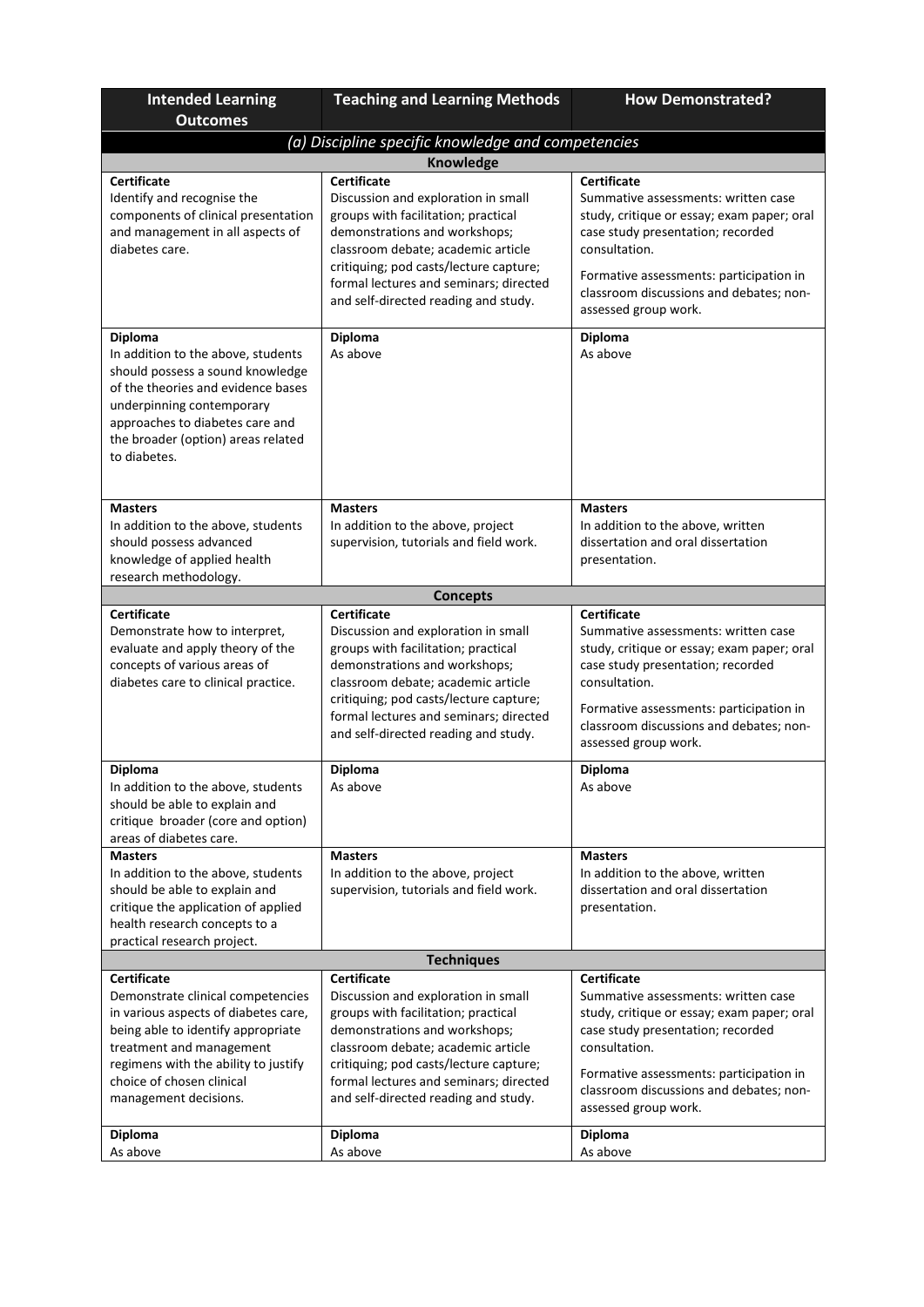| <b>Intended Learning</b><br><b>Outcomes</b>                            | <b>Teaching and Learning Methods</b>                                 | <b>How Demonstrated?</b>                                                        |
|------------------------------------------------------------------------|----------------------------------------------------------------------|---------------------------------------------------------------------------------|
| <b>Masters</b>                                                         | <b>Masters</b>                                                       | <b>Masters</b>                                                                  |
| In addition to the above, students                                     | In addition to the above, project                                    | In addition to the above, written                                               |
| should apply chosen applied health                                     | supervision, tutorials and field work.                               | dissertation and oral dissertation                                              |
| research methods/techniques to a                                       |                                                                      | presentation.                                                                   |
| practical research project.                                            |                                                                      |                                                                                 |
|                                                                        | <b>Critical analysis</b>                                             |                                                                                 |
| <b>Certificate</b>                                                     | <b>Certificate</b>                                                   | Certificate                                                                     |
| Critically review, debate and                                          | Discussion and exploration in small                                  | Summative assessments: written case                                             |
| discuss research evidence, practice                                    | groups with facilitation; practical                                  | study, critique or essay; exam paper; oral                                      |
| guidelines and other published                                         | demonstrations and workshops;                                        | case study presentation; recorded                                               |
| literature on the management of                                        | classroom debate; academic article                                   | consultation.                                                                   |
| diabetes care.                                                         | critiquing; pod casts/lecture capture;                               | Formative assessments: participation in                                         |
|                                                                        | formal lectures and seminars; directed                               | class room discussions and debates; non-                                        |
|                                                                        | and self-directed reading and study.                                 | assessed group work.                                                            |
| <b>Diploma</b>                                                         | <b>Diploma</b>                                                       | Diploma                                                                         |
| As above                                                               | As above                                                             | As above                                                                        |
| <b>Masters</b>                                                         | <b>Masters</b>                                                       | <b>Masters</b>                                                                  |
| In addition to the above, be able to                                   | In addition to the above, the dissertation                           | In addition to the above, written                                               |
| analyse, interpret and critically                                      | process, tutorials and independent                                   | dissertation and oral dissertation                                              |
| appraise data/findings and discuss                                     | research.                                                            | presentation.                                                                   |
| recommendations.                                                       |                                                                      |                                                                                 |
|                                                                        | <b>Presentation</b>                                                  |                                                                                 |
| <b>Certificate</b>                                                     | <b>Certificate</b>                                                   | <b>Certificate</b>                                                              |
| Ability to present orally and in<br>writing individual and group work, | Discussion and exploration in small                                  | Summative assessments: written case                                             |
| specifically case study discussions                                    | groups with facilitation; practical<br>demonstrations and workshops; | study, critique or essay; exam paper; oral<br>case study presentation; recorded |
| and critical appraisals of published                                   | classroom debate; academic article                                   | consultation.                                                                   |
| literature.                                                            | critiquing; pod casts/lecture capture;                               | Formative assessments: participation in                                         |
|                                                                        | formal lectures and seminars; directed                               | class room discussions and debates; non-                                        |
|                                                                        | and self-directed reading and study.                                 | assessed group work.                                                            |
| <b>Diploma</b>                                                         | <b>Diploma</b>                                                       | <b>Diploma</b>                                                                  |
| As above                                                               | As above                                                             | As above                                                                        |
| <b>Masters</b>                                                         | <b>Masters</b>                                                       | <b>Masters</b>                                                                  |
| In addition to the above, oral                                         | In addition to the above, the dissertation                           | In addition to the above, written                                               |
| presentation of dissertation                                           | process, tutorials and independent                                   | dissertation and oral dissertation                                              |
| proposal and written presentation                                      | research.                                                            | presentation.                                                                   |
| of research.                                                           |                                                                      |                                                                                 |
|                                                                        | <b>Appraisal of evidence</b>                                         |                                                                                 |
| <b>Certificate</b>                                                     | <b>Certificate</b>                                                   | <b>Certificate</b>                                                              |
| Demonstrate the ability to critically                                  | Discussion and exploration in small                                  | Summative assessments: written case                                             |
| appraise published research<br>literature in relation to clinical      | groups with facilitation; practical<br>demonstrations and workshops; | study, critique or essay; exam paper; oral<br>case study presentation; recorded |
| areas of diabetes and examine                                          | classroom debate; academic article                                   | consultation.                                                                   |
| outcomes of this published                                             | critiquing; pod casts/lecture capture;                               | Formative assessments: participation in                                         |
| evidence in relation to clinical                                       | formal lectures and seminars; directed                               | class room discussions and debates; non-                                        |
| practice.                                                              | and self-directed reading and study.                                 | assessed group work.                                                            |
| <b>Diploma</b>                                                         | <b>Diploma</b>                                                       | Diploma                                                                         |
| As above                                                               | As above                                                             | As above                                                                        |
| <b>Masters</b>                                                         | <b>Masters</b>                                                       | <b>Masters</b>                                                                  |
| In addition to the above,                                              | In addition to the above, the dissertation                           | In addition to the above, written                                               |
| demonstrate an independent level                                       | process and independent research.                                    | dissertation and oral dissertation                                              |
| of inquiry at an advanced level.                                       |                                                                      | presentation.                                                                   |
|                                                                        |                                                                      |                                                                                 |
| (b) Transferable skills<br><b>Research skills</b>                      |                                                                      |                                                                                 |
| <b>Certificate</b><br><b>Certificate</b><br><b>Certificate</b>         |                                                                      |                                                                                 |
| Locate, organise and                                                   | These are progressively developed                                    | All module assessment methods.                                                  |
| critique/appraise evidence,                                            | through all modules and teaching                                     |                                                                                 |
| interpret and report on findings.                                      | methods.                                                             |                                                                                 |
|                                                                        |                                                                      |                                                                                 |
| <b>Diploma</b>                                                         | Diploma                                                              | <b>Diploma</b>                                                                  |
| As above                                                               | As above                                                             | As above                                                                        |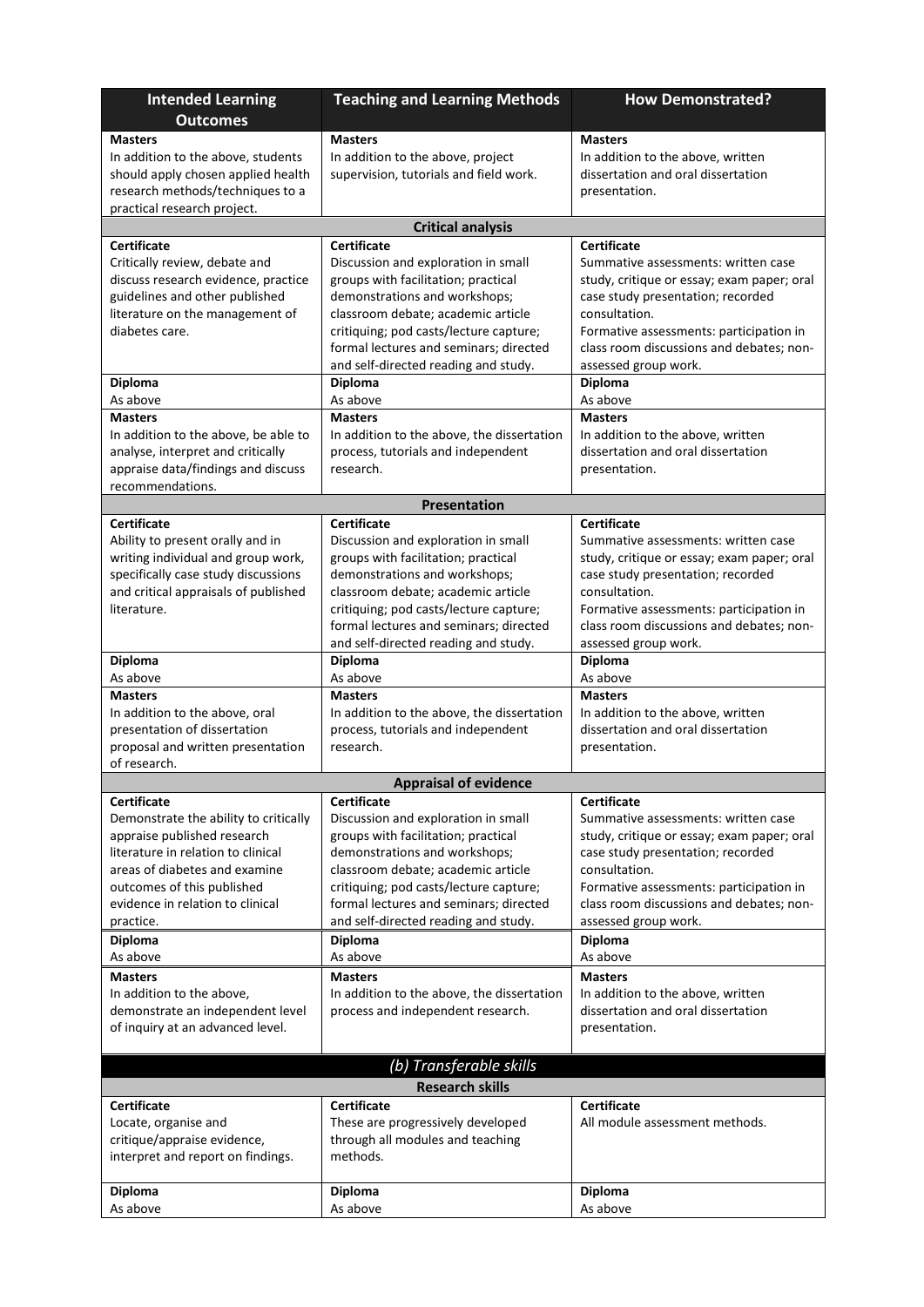| <b>Intended Learning</b>                                                     | <b>Teaching and Learning Methods</b>       | <b>How Demonstrated?</b>                                                |  |
|------------------------------------------------------------------------------|--------------------------------------------|-------------------------------------------------------------------------|--|
| <b>Outcomes</b>                                                              |                                            |                                                                         |  |
| <b>Masters</b>                                                               | <b>Masters</b>                             | <b>Masters</b>                                                          |  |
| In addition to the above, to                                                 | In addition to the above, the dissertation | In addition to the above, written                                       |  |
| conduct a dissertation project                                               | supervision process, tutorials and         | dissertation and oral dissertation                                      |  |
| based on a focused research                                                  | independent research.                      | presentation.                                                           |  |
| question; undertake significant                                              |                                            |                                                                         |  |
| background research and a focused                                            |                                            |                                                                         |  |
| literature review; collect and                                               |                                            |                                                                         |  |
| analyse data which is relevant to                                            |                                            |                                                                         |  |
| the project; interpret and report                                            |                                            |                                                                         |  |
| findings; critically appraise findings                                       |                                            |                                                                         |  |
| in relation to existing literature,                                          |                                            |                                                                         |  |
| and make recommendations for                                                 |                                            |                                                                         |  |
| practice and further research;                                               |                                            |                                                                         |  |
| construct a critical argument at an                                          |                                            |                                                                         |  |
| advanced level.                                                              |                                            |                                                                         |  |
|                                                                              | <b>Communication skills</b>                |                                                                         |  |
| <b>Certificate</b>                                                           | <b>Certificate</b>                         | <b>Certificate</b>                                                      |  |
| Written: Express ideas, theories                                             | Seminars, directed and self-directed       | Summative written assignments.                                          |  |
| and concepts clearly in writing in an                                        | reading and study, group work, team        |                                                                         |  |
| academic style.                                                              | problem solving activities and lectures.   | Summative and formative oral                                            |  |
| Oral: Communicate clearly and                                                |                                            | presentations and non-assessed group                                    |  |
| effectively with peers and different                                         |                                            | work and contribution to seminar<br>discussions.                        |  |
| stakeholder groups (including staff<br>and patients) in relation to diabetes |                                            |                                                                         |  |
| care.                                                                        |                                            |                                                                         |  |
| <b>Diploma</b>                                                               | <b>Diploma</b>                             | <b>Diploma</b>                                                          |  |
| As above                                                                     | As above                                   | As above                                                                |  |
| <b>Masters</b>                                                               | <b>Masters</b>                             | <b>Masters</b>                                                          |  |
| In addition to the above, construct                                          | In addition to the above, the dissertation | In addition to the above, written                                       |  |
| a dissertation that is logically                                             | supervision process, tutorials and         | dissertation and oral dissertation                                      |  |
| structured and written with clarity                                          | independent research.                      | presentation.                                                           |  |
| and precision.                                                               |                                            |                                                                         |  |
|                                                                              | Data presentation                          |                                                                         |  |
| <b>Certificate</b>                                                           | <b>Certificate</b>                         | <b>Certificate</b>                                                      |  |
| Interpret and present basic clinical                                         | Seminars, directed and self-directed       | Summative written assignments.                                          |  |
| data and identify the strengths and                                          | reading and study, group work, team        |                                                                         |  |
| weaknesses of research papers and                                            | problem solving activities and lectures.   | Summative and formative oral                                            |  |
| evidence.                                                                    |                                            | presentations and non-assessed group                                    |  |
|                                                                              |                                            | work and contribution to seminar                                        |  |
|                                                                              |                                            | discussions.                                                            |  |
| Diploma                                                                      | Diploma                                    | <b>Diploma</b>                                                          |  |
| As above                                                                     | As above                                   | As above                                                                |  |
| <b>Masters</b>                                                               | <b>Masters</b>                             | <b>Masters</b>                                                          |  |
| In addition to the above, interpret                                          | In addition to the above, the dissertation | In addition to the above, written<br>dissertation and oral dissertation |  |
| and present data (extended                                                   | supervision process, tutorials and         | presentation.                                                           |  |
| literature review, methods,<br>findings, conclusion) that are                | independent research.                      |                                                                         |  |
| relevant to dissertation project.                                            |                                            |                                                                         |  |
| <b>Information technology</b>                                                |                                            |                                                                         |  |
| <b>Certificate</b>                                                           | Certificate                                | <b>Certificate</b>                                                      |  |
| Demonstrate effective skills in basic                                        | Seminars, directed and self-directed       | Summative written assignments.                                          |  |
| IT packages such as word                                                     | reading and study, group work, team        |                                                                         |  |
| processing and PowerPoint.                                                   | problem solving activities and lectures.   | Summative and formative oral                                            |  |
| Present assignments in line with                                             |                                            | presentations and non-assessed group                                    |  |
| course regulations using                                                     |                                            | work and contribution to seminar                                        |  |
| appropriate IT resources.                                                    |                                            | discussions.                                                            |  |
| <b>Diploma</b>                                                               | Diploma                                    | <b>Diploma</b>                                                          |  |
| As above                                                                     | As above                                   | As above                                                                |  |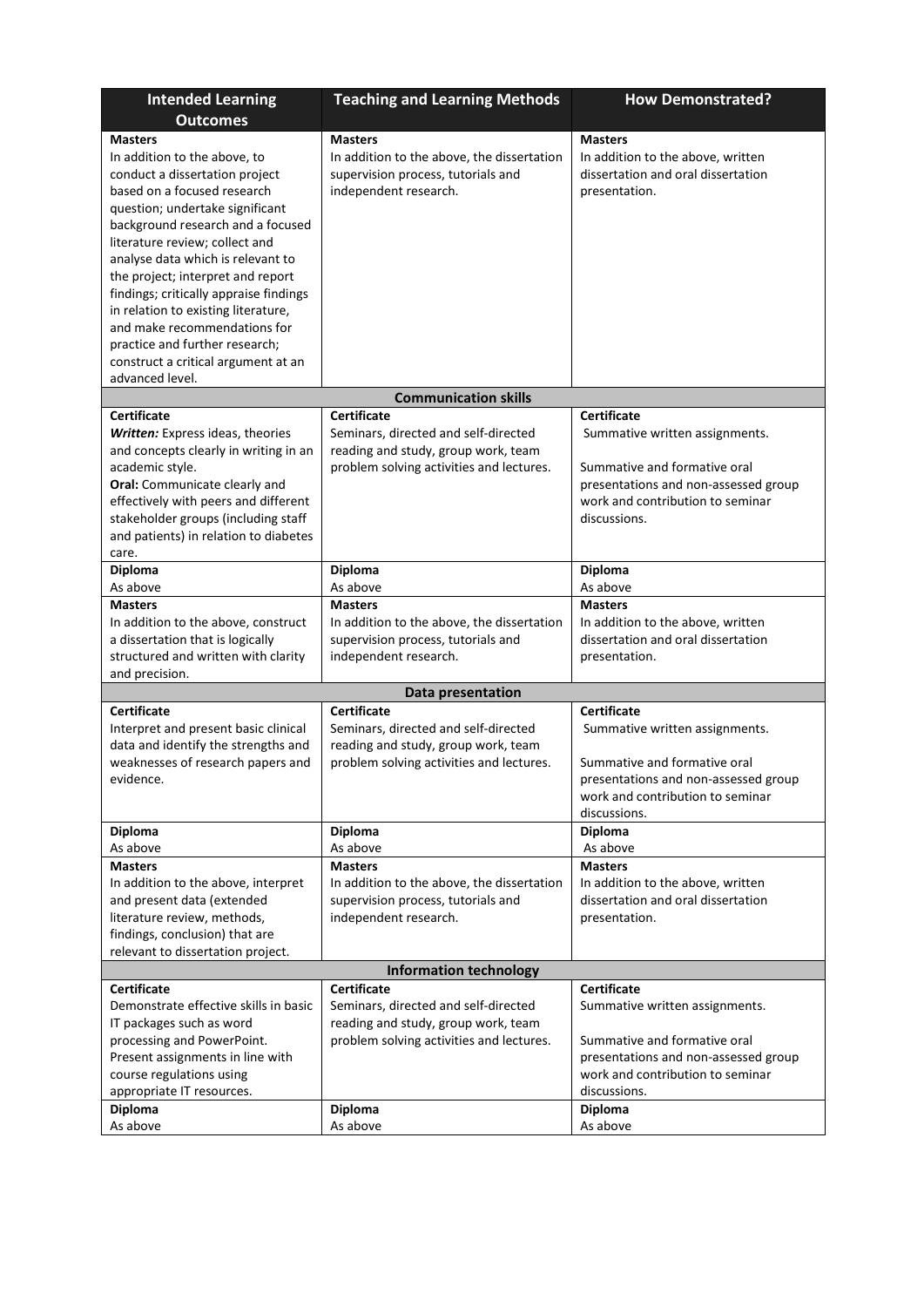| <b>Intended Learning</b><br><b>Outcomes</b>                          | <b>Teaching and Learning Methods</b>                         | <b>How Demonstrated?</b>                            |
|----------------------------------------------------------------------|--------------------------------------------------------------|-----------------------------------------------------|
| <b>Masters</b>                                                       | <b>Masters</b>                                               | <b>Masters</b>                                      |
| In addition to the above, use                                        | In addition to the above, the dissertation                   | In addition to the above, written                   |
| appropriate IT programmes and<br>software to organise, analyse and   | supervision process, tutorials and<br>independent research.  | dissertation and oral dissertation<br>presentation. |
| present data, and to                                                 |                                                              |                                                     |
| produce/present written work                                         |                                                              |                                                     |
| (dissertation) professionally.                                       |                                                              |                                                     |
|                                                                      | <b>Problem solving</b>                                       |                                                     |
| <b>Certificate</b>                                                   | <b>Certificate</b><br>Case study presentations and analysis, | <b>Certificate</b>                                  |
| Recognise a clinical problem within<br>a case study scenario and use | group discussion, directed reading.                          | Summative written assignments.                      |
| problem solving skills to consider                                   |                                                              | Summative and formative oral                        |
| the published evidence and justify                                   |                                                              | presentations and non-assessed group                |
| the appropriate course of                                            |                                                              | work and contribution to seminar                    |
| treatment for the patient.                                           |                                                              | discussions.                                        |
| Diploma                                                              | Diploma                                                      | <b>Diploma</b>                                      |
| As above                                                             | As above                                                     | As above                                            |
| <b>Masters</b>                                                       | <b>Masters</b>                                               | <b>Masters</b>                                      |
| As above                                                             | As above                                                     | In addition to the above, written                   |
|                                                                      |                                                              | dissertation and oral dissertation                  |
|                                                                      | <b>Working relationships</b>                                 | presentation.                                       |
| <b>Certificate</b>                                                   | <b>Certificate</b>                                           | <b>Certificate</b>                                  |
| Demonstrate the communication                                        | Seminars, tutorials, problem solving                         | Summative written assignments.                      |
| skills and ability to work effectively                               | discussion groups.                                           |                                                     |
| in groups/teams, with individuals                                    |                                                              | Summative and formative oral                        |
| from different professional                                          |                                                              | presentations and non-assessed group                |
| disciplines/backgrounds, to                                          |                                                              | work and contribution to seminar                    |
| problem solve and critically                                         |                                                              | discussions.                                        |
| appraise evidence and treatment                                      |                                                              |                                                     |
| management options.<br><b>Diploma</b>                                | <b>Diploma</b>                                               | <b>Diploma</b>                                      |
| As above                                                             | As above                                                     | As above                                            |
| <b>Masters</b>                                                       | <b>Masters</b>                                               | <b>Masters</b>                                      |
| In addition to the above, ability to                                 | In addition to the above, the dissertation                   | In addition to the above, written                   |
| work with supervisor (and other                                      | supervision process and tutorials.                           | dissertation and oral dissertation                  |
| staff or research participants, if                                   |                                                              | presentation.                                       |
| applicable) to complete                                              |                                                              |                                                     |
| dissertation project.                                                |                                                              |                                                     |
| <b>Certificate</b>                                                   | <b>Managing learning</b><br><b>Certificate</b>               | <b>Certificate</b>                                  |
| Reflect, appraise and evaluate own                                   | Discussion and exploration in small                          | Summative written assignments.                      |
| learning, showing the ability to                                     | groups with facilitation; practical                          |                                                     |
| identify areas of academic and                                       | demonstrations and workshops;                                | Summative and formative oral                        |
| clinical practice that require                                       | classroom debate; academic article                           | presentations and non-assessed group                |
| increased acquisition of skills                                      | critiquing; pod casts/lecture capture;                       | work and contribution to seminar                    |
|                                                                      | formal lectures and seminars; directed                       | discussions.                                        |
|                                                                      | and self-directed reading and study.                         |                                                     |
| Diploma<br>As above                                                  | <b>Diploma</b><br>As above                                   | <b>Diploma</b><br>As above                          |
| <b>Masters</b>                                                       | <b>Masters</b>                                               | <b>Masters</b>                                      |
| In addition to the above, construct                                  | In addition to the above, the dissertation                   | In addition to the above, written                   |
| a credible research project,                                         | supervision process, tutorials and                           | dissertation and oral dissertation                  |
| drawing up a realistic research                                      | independent research.                                        | presentation.                                       |
| timetable, carrying out                                              |                                                              |                                                     |
| independent research, reflecting on                                  |                                                              |                                                     |
| and writing up results.                                              |                                                              |                                                     |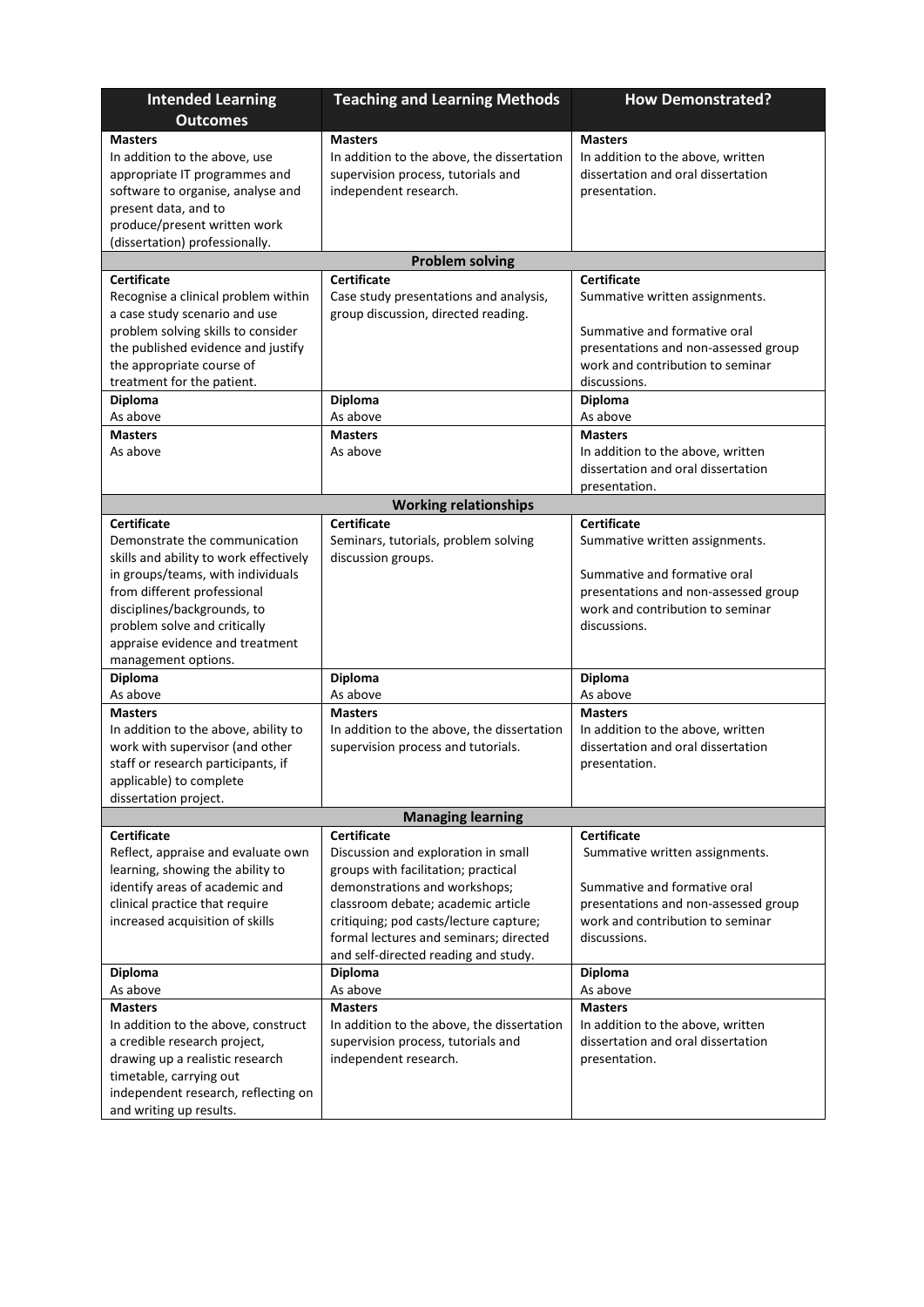| <b>Intended Learning</b>              | <b>Teaching and Learning Methods</b>       | <b>How Demonstrated?</b>                  |
|---------------------------------------|--------------------------------------------|-------------------------------------------|
| <b>Outcomes</b>                       |                                            |                                           |
|                                       | Career management                          |                                           |
| <b>Certificate</b>                    | <b>Certificate</b>                         | Certificate                               |
| Identify and appraise career          | <b>Tutorials</b>                           | Discussions within personal tutorial      |
| progression options through           |                                            | sessions, postgraduate PDP, effective CV. |
| updating knowledge on current         |                                            |                                           |
| opportunities within the area of      |                                            |                                           |
| diabetes and networking with other    |                                            |                                           |
| students, course staff and invited    |                                            |                                           |
| lecturers.                            |                                            |                                           |
| <b>Diploma</b>                        | <b>Diploma</b>                             | <b>Diploma</b>                            |
| As above                              | As above                                   | As above                                  |
| <b>Masters</b>                        | <b>Masters</b>                             | <b>Masters</b>                            |
| In addition to the above, effectively | In addition to the above, the dissertation | In addition to the above, complete        |
| research a topic related to           | supervision process, tutorials and         | dissertation. Sharing results with        |
| student's professional                | independent research.                      | colleagues. Potential publication and/or  |
| experience/area of practice.          |                                            | presentation (conference/seminar).        |
| Disseminate findings and potential    |                                            |                                           |
| publication (where appropriate).      |                                            |                                           |

### **10.Special features:**

The Diabetes Programme of study is hosted by the Leicester Diabetes Centre, which now forms one of the largest facilities in Europe for conducting first class clinical research and teaching in diabetes. In 2018 the International Diabetes Federation (IDF) awarded LDC the titles of 'IDF Centre of Education' and 'IDF Centre of Excellence in Diabetes Care'.

Within the LDC there are experienced healthcare staff who are delivering high quality patient care and research. As the teaching rooms are located at the heart of the LDC the programme has access to high quality/experienced lecturers from all of the specialities within diabetes.

The specialist staff and researchers within the LDC are both nationally and internationally recognised and have involvement in developing national and World Health Organisation guidelines for diabetes.

### **11.Indications of programme quality:**

- The programme will be subject to standard University of Leicester procedures for quality assessment, including Annual Development Review, liaison with College Academic Committee and the programme will report to the department's Learning and Teaching Committee (L&T).
- An External Examiner will be appointed according to **Senate regulations 7.18-7.60**.
- There will be systematic, regular evaluation by students registered with the programme, including anonymous evaluation of sessions and modules. A student representative will be invited to attend L&T committee meetings (for unreserved business only).
- The programme's teaching staff will engage with University procedures for peer assessment of teaching and marking.

### **12.Scheme of Assessment**

Stricter award criteria apply than specified in [Senate Regulation 6: Regulations governing taught](http://www.le.ac.uk/senate-regulation6)  [postgraduate programmes of study](http://www.le.ac.uk/senate-regulation6)

All assessed elements must be passed with a mark of 50 or above (date approved 12/05/2015).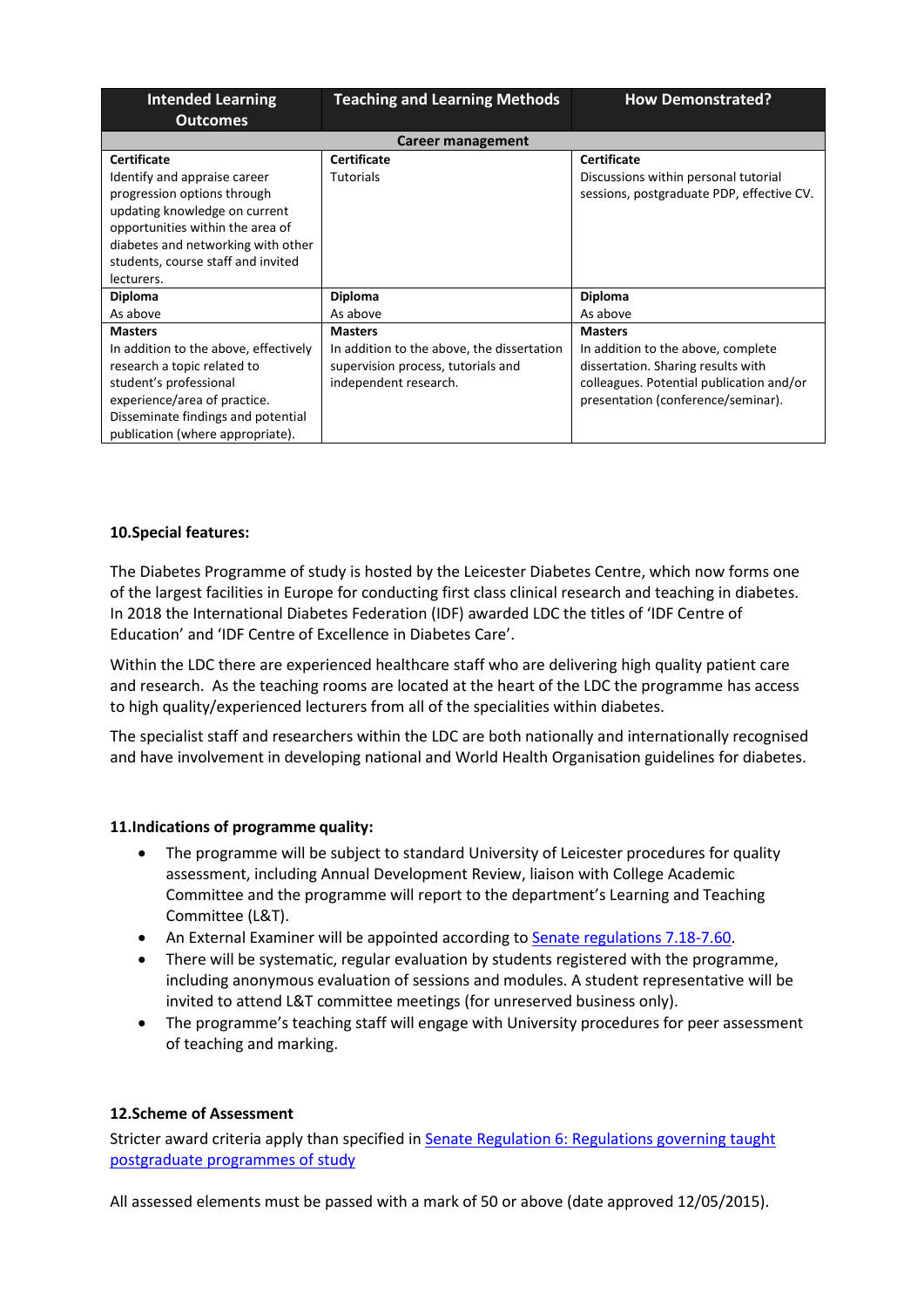### **13.Progression points**

As defined in [Senate Regulation 6: Regulations governing taught postgraduate programmes of study](http://www.le.ac.uk/senate-regulation6)

In cases where a student has failed to meet a requirement to progress he or she will be required to withdraw from the course and a recommendation will be made to the Board of Examiners for an intermediate award where appropriate.

### **14.Rules relating to re-sits or re-submissions:**

As defined in **Senate Regulation 6:** Regulations governing taught postgraduate programmes of study.

#### **15. External Examiners reports**

The details of the External Examiner(s) for this programme and the most recent External Examiners' reports can be found [here.](https://exampapers.le.ac.uk/xmlui/handle/123456789/190)

### **16. Additional information (e.g. timetable for admissions)**

Programme intake is September.